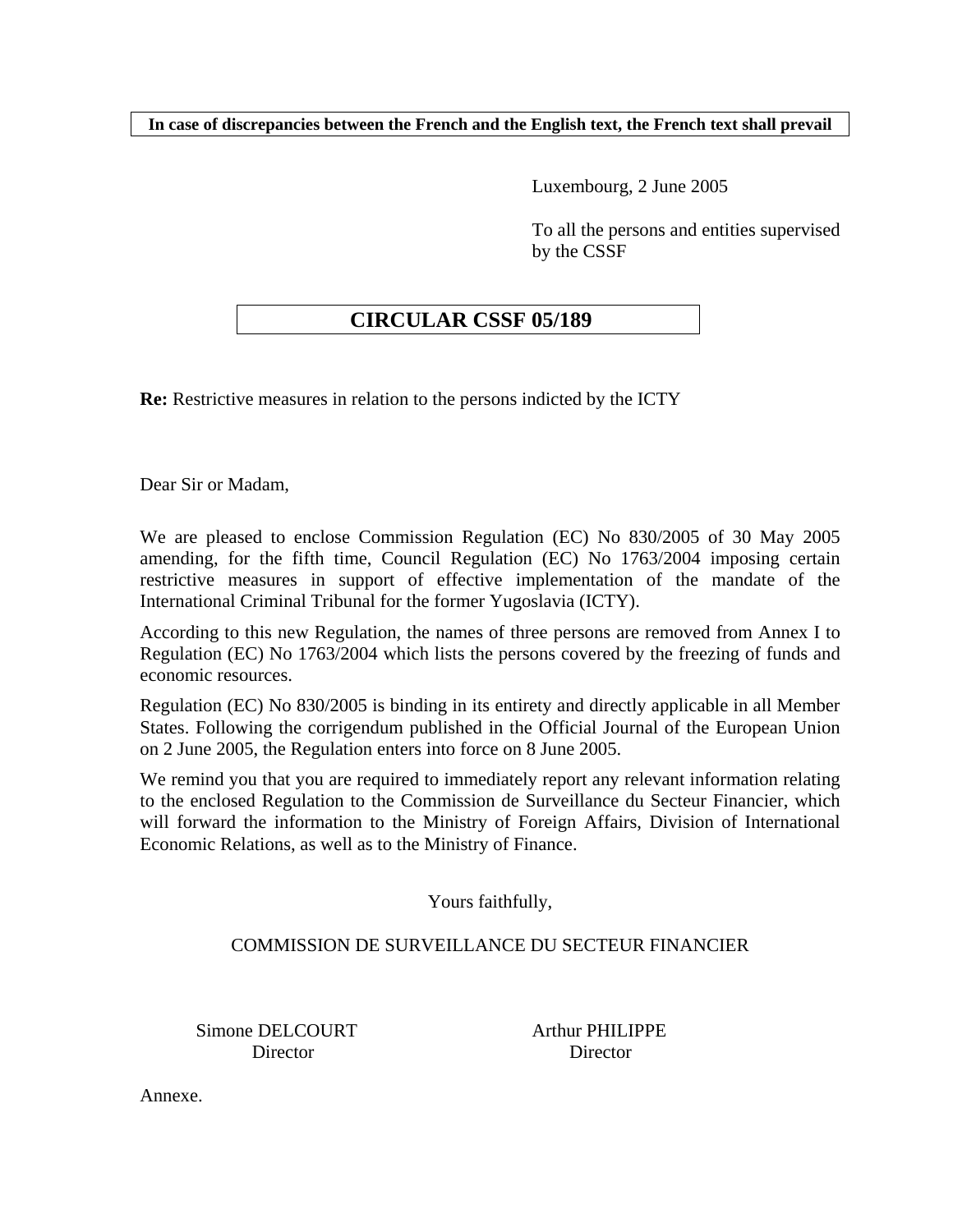#### **COMMISSION REGULATION (EC) No 830/2005**

#### **of 30 May 2005**

**amending, for the fifth time, Council Regulation (EC) No 1763/2004 imposing certain restrictive measures in support of effective implementation of the mandate of the International Criminal Tribunal for the former Yugoslavia (ICTY)**

THE COMMISSION OF THE EUROPEAN COMMUNITIES,

Having regard to the Treaty establishing the European Community,

Having regard to Council Regulation (EC) No 1763/2004 of 11 October 2004 imposing certain restrictive measures in support of effective implementation of the mandate of the International Criminal Tribunal for the former Yugoslavia (ICTY)  $(1)$ , and in particular Article 10(a) thereof,

Whereas:

- (1) Annex I to Regulation (EC) No 1763/2004 lists the persons covered by the freezing of funds and economic resources under that Regulation.
- (2) The Commission is empowered to amend that Annex, taking into account Council Decisions implementing Council Common Position 2004/694/CFSP of 11 October 2004 on further measures in support of the effective implementation of the mandate of the Inter-

national Criminal Tribunal for the former Yugoslavia (ICTY) (2). Council Decision 2005/*…*/CFSP (3) of 6 June 2005 implements that Common Position. Annex I to Regulation (EC) No 1763/2004 should, therefore, be amended accordingly,

HAS ADOPTED THIS REGULATION:

### *Article 1*

Annex I to Regulation (EC) No 1763/2004 is hereby amended as set out in the Annex to this Regulation.

#### *Article 2*

This Regulation shall enter into force on the day following that of its publication in the *Official Journal of the European Union*.

This Regulation shall be binding in its entirety and directly applicable in all Member States.

Done at Brussels, 30 May 2005.

*For the Commission* Benita FERRERO-WALDNER *Member of the Commission*

 $(1)$ 1) OJ L 315, 14.10.2004, p. 14. Regulation as last amended by Commission Regulation (EC) No 607/2005 (OJ L 100, 20.4.2005, p. 17. Corrigendum published in OJ L 104, 23.4.2005, p. 46).

<sup>(</sup> 2) OJ L 315, 14.10.2004, p. 52. Common position as last amended by

Decision 2005/316/CFSP (OJ L 100, 20.4.2005, p. 54).

<sup>(</sup> 3) Not yet published In the Official Journal.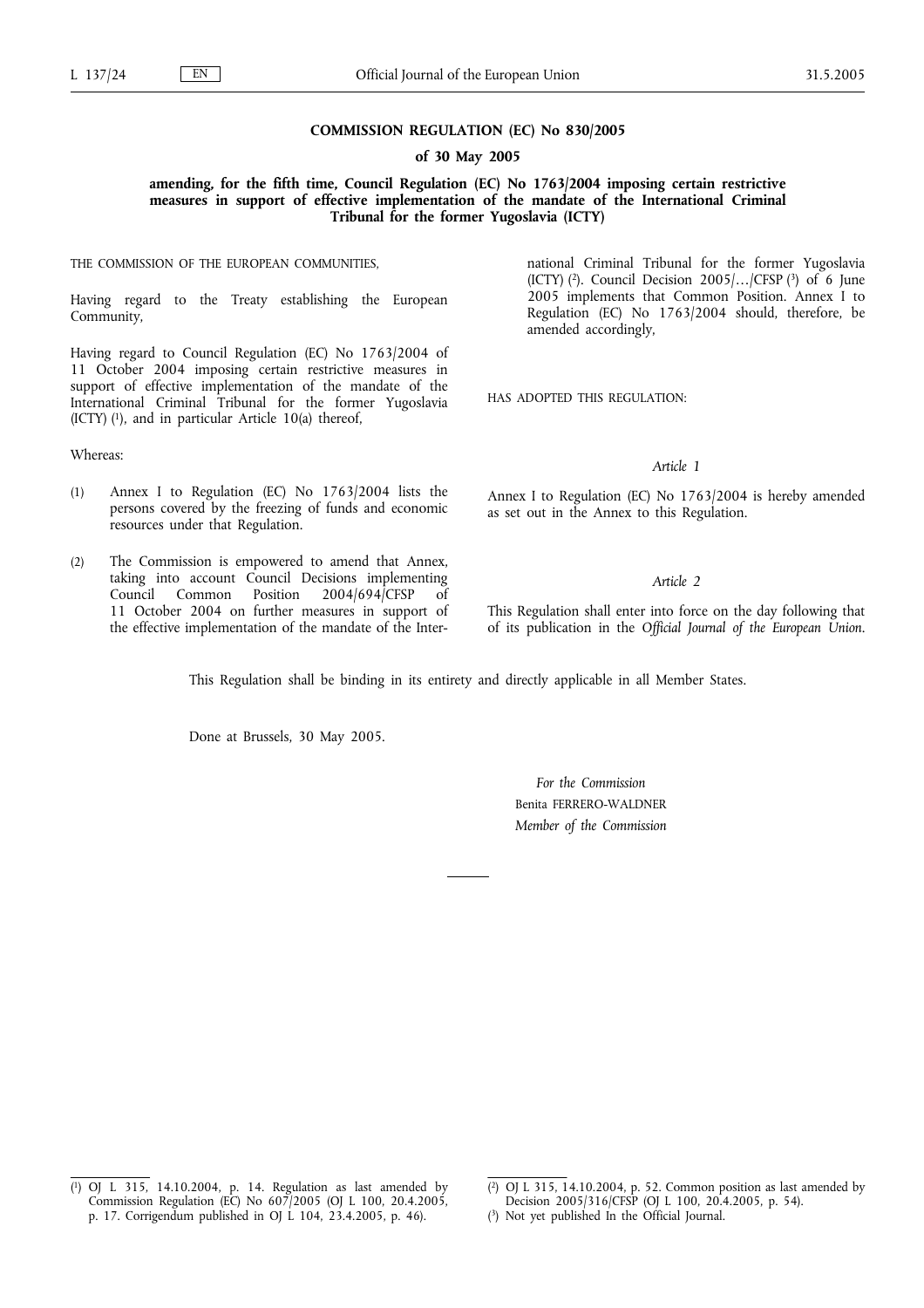# *ANNEX*

The following persons shall be removed from Annex I to Regulation (EC) No 1763/2004:

- 1. Borovnica, Goran. Date of birth: 15.8.1965. Place of birth: Kozarac, Municipality of Prijedor, Bosnia and Herzegovina. Nationality: Bosnia and Herzegovina.
- 2. Pavkovic, Nebojsa. Date of birth: 10.4.1946. Place of birth: Senjski Rudnik, Serbia and Montenegro. Nationality: Serbia and Montenegro.
- 3. Popovic, Vujadin. Date of birth: 14.3.1957. Place of birth: Sekovici, Bosnia and Herzegovina. Nationality: Serbia and Montenegro.